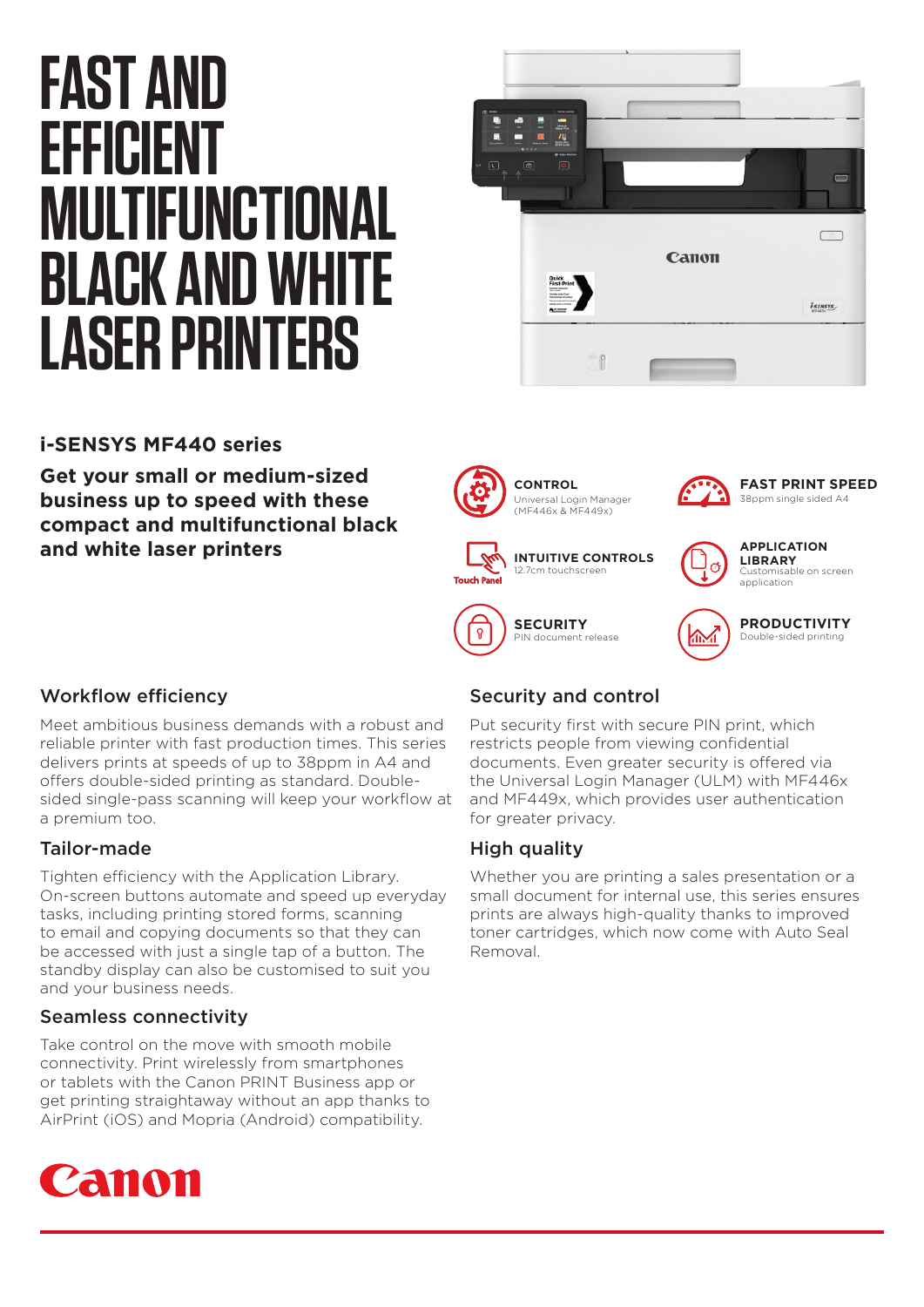#### **RANGE FEATURE STEP UP CHART**

|                              | Canon<br>$\Rightarrow$<br>i-SENSYS<br>MF443dw | Canon<br>$\Rightarrow$<br>i-SENSYS<br>MF445dw | Canon<br>$\Rightarrow$<br>i-SENSYS<br><b>MF446x</b> | Санон<br>$\Rightarrow$<br>i-SENSYS<br><b>MF449x</b> |
|------------------------------|-----------------------------------------------|-----------------------------------------------|-----------------------------------------------------|-----------------------------------------------------|
| Fax                          |                                               |                                               |                                                     |                                                     |
| A4 print speed               | 38ppm                                         | 38ppm                                         | 38ppm                                               | 38ppm                                               |
| Display                      | 12.7cm Colour<br>Touch Screen                 | 12.7cm Colour<br>Touch Screen                 | 12.7cm Colour<br>Touch Screen                       | 12.7cm Colour<br>Touch Screen                       |
| Secure PIN print             |                                               |                                               |                                                     |                                                     |
| <b>Auto Duplex Print</b>     |                                               |                                               |                                                     |                                                     |
| ULM/uniFLOW<br>compatibility |                                               |                                               |                                                     |                                                     |
| <b>Application Library</b>   |                                               |                                               |                                                     |                                                     |
| Single pass<br>duplex scan   |                                               |                                               |                                                     |                                                     |
| Wi-Fi                        |                                               |                                               |                                                     |                                                     |

#### OPTIONAL ACCESSORIES

#### Cassette Feeding Module AH1

• Additional 550 sheet paper cassette, 1 unit can be added to main unit

#### Telephone 6 Kit (available on MF445dw & MF449x)

• Optional telephone handset for fax function

#### Barcode Printing Kit-E1E (available on MF446x & MF449x)

• Installs barcode fonts for barcode printing. This kit, which is delivered electronically, includes a license access certificate for activation

#### Send PDF Security Feature Set-E1 (available on MF446x & MF449x)

Send encrypted PDF and add digital device signature to PDF files. This kit, which is delivered electronically, includes a license access certificate for activation.

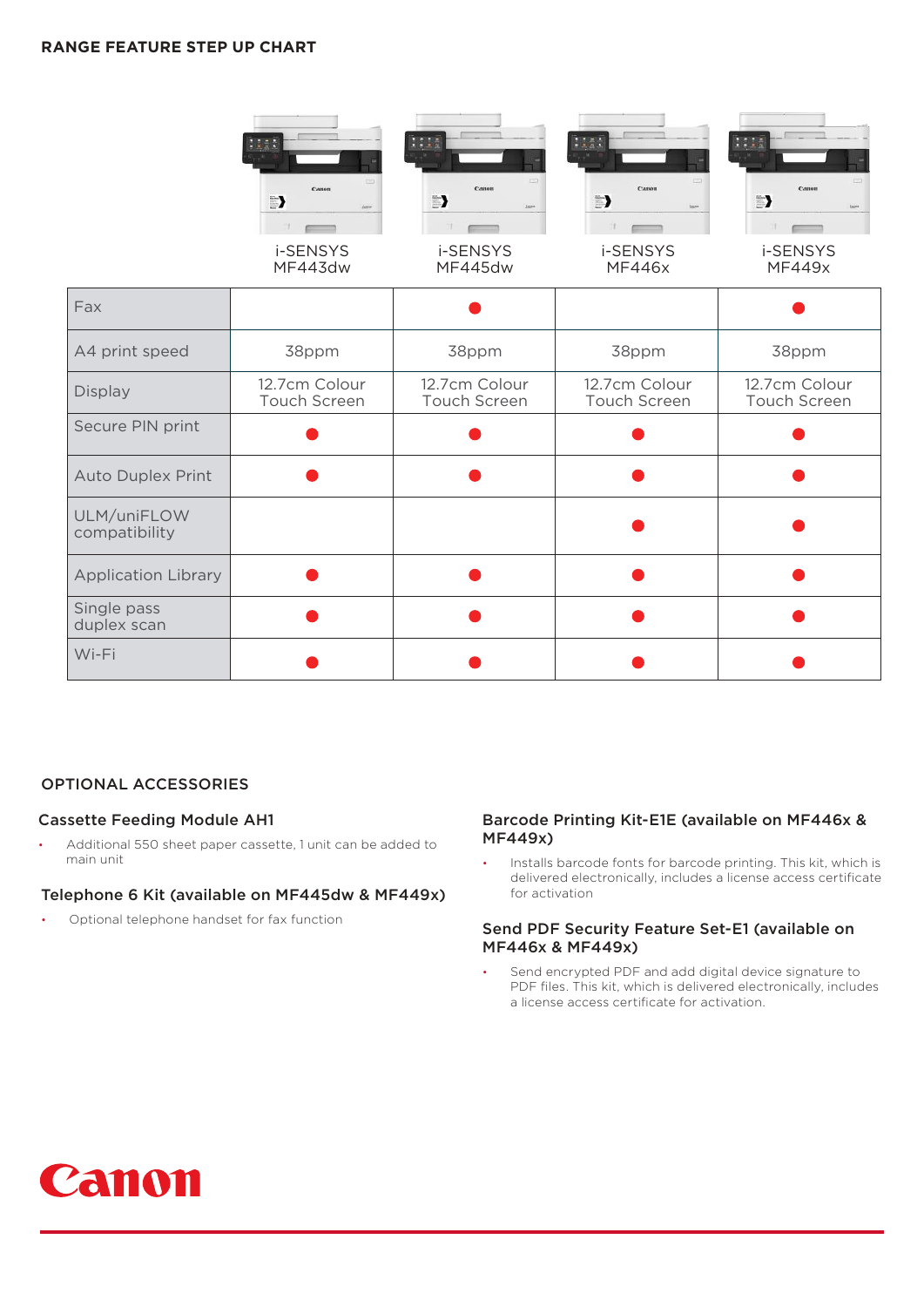# **SPECIFICATIONS**

Machine type

# **i-SENSYS MF440 Series TECHNICAL**

| Machine type                                             | Mono Laser All-In-One                                                                                                       | Other features                         | Fax Forwarding, Dual Access, Remote Reception, PC Fax                                                                                                   |
|----------------------------------------------------------|-----------------------------------------------------------------------------------------------------------------------------|----------------------------------------|---------------------------------------------------------------------------------------------------------------------------------------------------------|
| <b>Available functions</b>                               | MF443dw/MF446x: Print, Copy, Scan<br>MF446x/MF449x: Print, Copy, Scan and Fax                                               |                                        | (TX only) DRPD, ECM, Auto Redial, Fax Activity Reports,<br>Fax Activity Result Reports, Fax Activity Management<br>Reports                              |
|                                                          |                                                                                                                             | <b>MEDIA HANDLING</b>                  |                                                                                                                                                         |
| <b>PRINTER</b>                                           |                                                                                                                             | Scanner type                           | Platen, 2-sided ADF (single pass)                                                                                                                       |
| Print speed                                              | Single sided: Up to 38 ppm (A4)<br>Up to 63.1 ppm(A5-Landscape)<br>Double sided: Up to 30.3 ipm (A4)                        | Paper input (Standard)                 | 250-sheet cassette<br>100-sheet multi-purpose tray<br>50-sheet ADF                                                                                      |
| Printing method                                          | Monochrome laser beam printing                                                                                              | Paper input (Option)                   | 550-sheet cassette                                                                                                                                      |
| Print resolution                                         | 600 x 600 dpi                                                                                                               | Paper output                           | 150-sheet                                                                                                                                               |
| Print quality with Image<br><b>Refinement Technology</b> | Up to 1200 x 1200 dpi                                                                                                       | Media types                            | Plain paper, Recycled paper, Heavy Paper, Thin paper,<br>Label, Post card, Envelope                                                                     |
| Warm-up time                                             | Approx. 14 seconds or less from power on                                                                                    | Media sizes                            | Cassette (Standard and optional):                                                                                                                       |
| <b>First Print Out Time</b>                              | Approx: 5.5 seconds or less                                                                                                 |                                        | A4, A5, A5 (Landscape), A6, B5, Legal, Letter, Executive,<br>Statement, OFFICIO, B-OFFICIO, M-OFFICIO, GLTR,                                            |
| <b>Printer languages</b>                                 | UFRII, PCL 5c <sup>1</sup> , PCL6, Adobe* PostScript                                                                        |                                        | GLGL, Foolscap, 16K, Custom sizes: Min. 105 x 148 mm                                                                                                    |
| Fonts                                                    | MF443dw: 45 PCL fonts<br>MF445dw: 45 PCL fonts<br>136 PostScript fonts                                                      |                                        | Max. 216.0 x 355.6 mm.<br>Multi-purpose tray:                                                                                                           |
|                                                          | MF446x/MF449x: 93 PCL fonts<br>136 PostScript fonts                                                                         |                                        | A4, A5, A5 (Landscape), A6, B5, Legal, Letter, Executive,<br>Statement, OFFICIO, B-OFFICIO, M-OFFICIO, GLTR,                                            |
| <b>Print margins</b>                                     | 5 mm-top, bottom, left and right                                                                                            |                                        | GLGL, Foolscap, 16K, Indexcard, Envelope (COM10,                                                                                                        |
|                                                          | 10 mm-top, bottom, left and right (Envelope)                                                                                |                                        | Monarch, C5, DL), Custom sizes: Min 76.2 x 127 mm Max.<br>216.0 x 355.6 mm.                                                                             |
| Toner saver mode                                         | Yes                                                                                                                         |                                        | ADE:                                                                                                                                                    |
| <b>Advanced printing features</b>                        | MF443dw/MF445dw:<br>Secure Print                                                                                            |                                        | A4, A5, A6, B5, Legal, Letter, Statement, Custom sizes:                                                                                                 |
|                                                          | Print from USB memory key (JPEG/TIFF/PDF)                                                                                   |                                        | Min. 105 x 128 mm Max 215.9 x 355.6 mm                                                                                                                  |
|                                                          | Google Cloud Print Ready<br>iOS: AirPrint, Canon PRINT Business app<br>Android; Mopria certified, Canon PRINT Business app, | Media weights                          | Cassette (standard and optional): 60 to 120 g/m <sup>2</sup><br>Multi-purpose tray: 60 to 163 g/m <sup>2</sup> +AC57<br>ADF: 50 to 105 g/m <sup>2</sup> |
|                                                          | Canon Print Service Plug-in                                                                                                 | Double sided printing                  | A4, Legal, Letter, OFFICIO, B-OFFICIO, M-OFFICIO,                                                                                                       |
|                                                          | MF446x/MF449x:<br>Secure Print<br>Print from USB memory key (JPEG/TIFF/PDF)                                                 |                                        | GLGL, Foolscap<br>Custom size - Min. 210 x 279.4 mm Max. 216.0 x 355.6 mm<br>60 to 120 g/m <sup>2</sup>                                                 |
|                                                          | Barcode Print <sup>2</sup><br>Google Cloud Print Ready                                                                      |                                        |                                                                                                                                                         |
|                                                          | iOS: AirPrint, Canon PRINT Business app                                                                                     | <b>INTERFACE &amp; SOFTWARE</b>        |                                                                                                                                                         |
|                                                          | Android; Mopria certified, Canon PRINT Business app,<br>Canon Print Service Plug-in                                         | Interface type                         | USB 2.0 Hi-Speed, 10BASE-T/100BASE-TX/1000Base-T,<br>Wireless 802.11b/g/n, Wireless Direct Connection                                                   |
|                                                          |                                                                                                                             | <b>Operating System</b>                | Windows*10 / Windows* 8.1 / Windows* 7 / Server* 2019                                                                                                   |
| <b>COPIER</b>                                            |                                                                                                                             | compatibility                          | / Server* 2016 / Server* 2012R2 / Server* 2012 /                                                                                                        |
| Copy speed                                               | Single sided (A4): Up to 38 ppm                                                                                             |                                        | Server* 2008R2 / Server* 2008<br>Mac OS X version 10.9.5 & up / Mac OS 10.14 & up                                                                       |
|                                                          | Double sided (A4): Up to 30.3 ipm                                                                                           |                                        | Linux <sup>6</sup>                                                                                                                                      |
| <b>First Copy Output Time</b><br>(FCOT)                  | ADF (A4): Approx. 6.6 seconds or less<br>Platen (A4): Approx. 6.4 seconds or less                                           | <b>Network Protocol</b>                | Print:<br>LPD, RAW, Port9100, IPP, IPPS, WSD (IPv4, IPv6)                                                                                               |
| Copy resolution                                          | Up to 600 x 600 dpi                                                                                                         |                                        | Scan:                                                                                                                                                   |
| Copy modes                                               | Text, Text/Photo (Default), Text/Photo (High Quality),                                                                      |                                        | Email, SMB, WSD-Scan(IPv4, IPv6), FTP-Scan, iFAX<br>TCP/IP Application Services:                                                                        |
|                                                          | Photo                                                                                                                       |                                        | Bonjour(mDNS), HTTP, HTTPS, POP before SMTP                                                                                                             |
| Double sided copying                                     | 2-sided to 2-sided (Automatic)                                                                                              |                                        | (IPv4,IPv6)<br>DHCP, ARP+PING, Auto IP, WINS (IPv4)                                                                                                     |
| Multiple copy                                            | Up to 999 copies                                                                                                            |                                        | DHCPv6 (IPv6)<br>Management:                                                                                                                            |
| <b>Reduction / Enlargement</b>                           | 25-400% in 1% increments                                                                                                    |                                        | SNMPv1, SNMPv3 (IPv4,IPv6)                                                                                                                              |
| Other features                                           | Frame Erase, Collate, 2 on 1, 4 on 1, ID card copy                                                                          |                                        | Security (wired):<br>IP/Mac address filtering, IEEE802.1X, SNMPv3, SSL<br>(HTTPS, IPPS)                                                                 |
| <b>SCANNER</b>                                           |                                                                                                                             |                                        | Security (wireless):                                                                                                                                    |
| Type                                                     | Colour                                                                                                                      |                                        | WEP(64/128 bit), WPA-PSK(TKIP/AES),<br>WPA2-PSK(AES)                                                                                                    |
| Scan resolution                                          | Optical: Up to 600 x 600 dpi<br>Enhanced: Up to 9600 x 9600 dpi                                                             |                                        | Infrastructure Mode:<br>WEP(64/128 bit), WPA-PSK(TKIP/AES),                                                                                             |
| Scan speed                                               | Single sided mono: 38ipm (300x600dpi)                                                                                       |                                        | WPA2-PSK(TKIP/AES)                                                                                                                                      |
|                                                          | Single sided colour: 13ipm (300x600dpi)<br>Double sided mono: 70ipm (300x600dpi)                                            |                                        | Access Point Mode:<br>WPA2-PSK(AES)                                                                                                                     |
|                                                          | Double sided colour: 26ipm (300x600dpi)                                                                                     | Software and printer                   | MF443dw/MF445dw:                                                                                                                                        |
| Colour scanning depth                                    | 24 bit/24 bit (input/output)                                                                                                | management                             | MF Scan Utility,                                                                                                                                        |
| Greyscales                                               | 256 levels                                                                                                                  |                                        | Remote User Interface (RUI),<br>Department ID Management,                                                                                               |
| Compatibility                                            | TWAIN, WIA, ICA                                                                                                             |                                        | Toner Status Tool,<br>iW Management Console: Server-based software for                                                                                  |
| Max. scan width                                          | 216mm                                                                                                                       |                                        | centralised management of a fleet of devices                                                                                                            |
| Scan to E-mail                                           | MF443dw/MF445dw:<br>TIFF/JPEG/PDF/Compact PDF/Searchable PDF                                                                |                                        | eMaintenance: embedded RDS allows remote<br>eMaintenance services such as meter capture, automatic                                                      |
|                                                          | MF446x/449x:                                                                                                                |                                        | consumables management and remote diagnostics                                                                                                           |
|                                                          | TIFF/JPEG/PDF/Compact PDF/Searchable PDF/<br>Encrypted PDF <sup>3</sup> /PDF (Digital signature) <sup>3</sup>               |                                        | <b>Application Library</b>                                                                                                                              |
| Scan to PC                                               |                                                                                                                             |                                        | MF446x/MF449x:                                                                                                                                          |
| Scan to USB memory key                                   |                                                                                                                             |                                        | MF Scan Utility,<br>Remote User Interface (RUI),                                                                                                        |
| Scan to FTP                                              |                                                                                                                             |                                        | Department ID Management,<br>Toner Status Tool,                                                                                                         |
| <b>Scan to Cloud</b>                                     | TIFF/JPEG/PDF/PNG <sup>4</sup>                                                                                              |                                        | iW Management Console: Server-based software for                                                                                                        |
| iFAX                                                     | <b>ITU-T.37</b>                                                                                                             |                                        | centralised management of a fleet of devices<br>eMaintenance: embedded RDS allows remote                                                                |
|                                                          |                                                                                                                             |                                        | eMaintenance services such as meter capture, automatic                                                                                                  |
| <b>FAX</b>                                               | MF445dw/MF449x only                                                                                                         |                                        | consumables management and remote diagnostics.<br>Universal Log-in Manager / uniFLOW online / uniFLOW                                                   |
| Modem speed                                              | 33.6 Kbps (Up to 3 seconds/page <sup>5</sup> )                                                                              |                                        | online Express / uniFLOW Compatibility<br><b>Application Library</b>                                                                                    |
| Receive mode                                             | Fax only, Fax/Tel Auto Switch, Answer Mode, Manual                                                                          |                                        |                                                                                                                                                         |
| <b>Fax resolution</b>                                    | Standard: 200 x 100 dpi<br>Fine: 200 x 200 dpi                                                                              | <b>GENERAL FEATURES</b>                |                                                                                                                                                         |
|                                                          | Super fine: 200 x 400 dpi<br>Ultra fine: 400 x 400 dpi                                                                      | <b>Recommended Monthly Print</b>       | 750 - 4,000 pages per month                                                                                                                             |
| <b>FAX memory</b>                                        | Up to 512 pages <sup>5</sup>                                                                                                | Volume                                 |                                                                                                                                                         |
| <b>Speed dials</b>                                       | Up to 281dials                                                                                                              | Duty cycle                             | Max. 80,000 pages per month?                                                                                                                            |
| Group dials/destinations                                 | Max. 299 dials / Max. 299 destinations                                                                                      | <b>Processor Speed</b>                 | 800MHz x 2                                                                                                                                              |
| <b>Sequential broadcast</b>                              | Max. 310 destinations                                                                                                       | Memory                                 | 1GB                                                                                                                                                     |
| Memory backup                                            | Permanent fax memory backup                                                                                                 | Control panel<br>Dimensions with trays | 12.7 cm LCD Colour Touch Screen<br>453 mm x 464 mm x 392 mm                                                                                             |
|                                                          | (Backup with flash memory)                                                                                                  | $(W \times D \times H)$                |                                                                                                                                                         |

Memory backup Double sided faxing <br>Yes (Transmit and Receive)

Canon

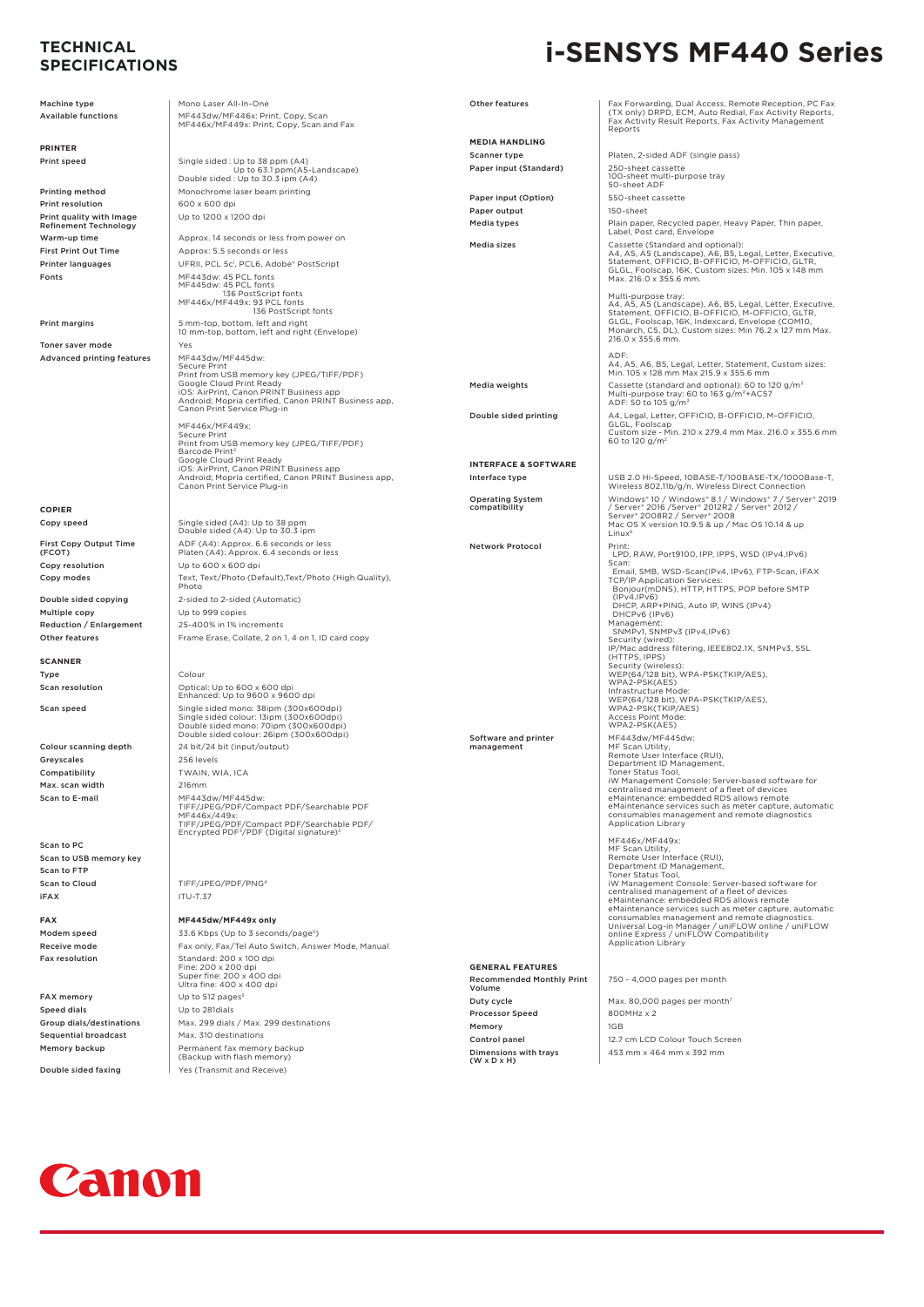# **SPECIFICATIONS**

# **i-SENSYS MF440 Series TECHNICAL**

| Installation space<br>$(W \times D \times H)$ | 682 mm x 1.083 mm x 895 mm                                                                                                                                                                                                                                                                                                                                                             |
|-----------------------------------------------|----------------------------------------------------------------------------------------------------------------------------------------------------------------------------------------------------------------------------------------------------------------------------------------------------------------------------------------------------------------------------------------|
| Weight                                        | Approx. 17.2 Kg                                                                                                                                                                                                                                                                                                                                                                        |
| Operating environment                         | Temperature: 10 to 30°C (50 to 86°F)<br>Humidity: 20 to 80% RH (no condensation)                                                                                                                                                                                                                                                                                                       |
| <b>Power Source</b>                           | 220-240V(±10%) 50/60Hz (±2Hz)                                                                                                                                                                                                                                                                                                                                                          |
| <b>Power Consumption</b>                      | Maximum: Approx. 1,370 W<br>Standby: Approx. 9.4 W<br>Sleep mode: Approx, 0.9 W<br>Typical Electricity Consumption (TEC): 1.0 kWh/week<br>(230V) <sup>12</sup> For detailed information relating to Lot26<br>regulation, please go to: http://www.canon-europe.com/<br>For Work/Lot26/index.aspx                                                                                       |
| <b>Noise Levels</b>                           | Sound Pressure <sup>8</sup> :<br>Active: 53 dB<br>Standby: Inaudible <sup>9</sup>                                                                                                                                                                                                                                                                                                      |
|                                               | Sound Power <sup>8</sup> :<br>Active: 72.2 dB<br>Standby: Inaudible <sup>9</sup>                                                                                                                                                                                                                                                                                                       |
| <b>CONSUMABLES</b>                            |                                                                                                                                                                                                                                                                                                                                                                                        |
| Cartridges                                    | Cartridge 057 (3,100 pages 10)11<br>Cartridge 057H (10,000 pages 10)11                                                                                                                                                                                                                                                                                                                 |
| <b>ACCESSORIES/ OPTIONS</b>                   |                                                                                                                                                                                                                                                                                                                                                                                        |
| Items                                         | MF443dw:<br>CST.Feeding Module-AH1 (550-sheet cassette)<br>MF445dw:<br>CST.Feeding Module-AH1 (550-sheet cassette)<br>TEL 6 Kit Long Cord (Telephone handset)                                                                                                                                                                                                                          |
|                                               | MF446x:<br>CST.Feeding Module-AH1 (550-sheet cassette)<br>Barcode Printing Kit-E1E<br>MiCard Multi (Card reader for identification with RFID or<br>magnetic cards with uniFLOW)<br>Micard Plus (Card reader for identification with RFID or<br>magnetic cards with uniFLOW)<br>MiCard Attachment Kit-B1<br>Send PDF Security Feature Set-E1                                            |
|                                               | MF449x:<br>CST.Feeding Module-AH1 (550-sheet cassette)<br>TEL 6 Kit Long Cord (Telephone handset)<br>Barcode Printing Kit-E1E<br>MiCard Multi (Card reader for identification with RFID or<br>magnetic cards with uniFLOW)<br>Micard Plus (Card reader for identification with RFID or<br>magnetic cards with uniFLOW)<br>MiCard Attachment Kit-B1<br>Send PDF Security Feature Set-E1 |

#### **Notes:**

- [1] A Canon PCL5e driver is not supplied, however PCL5e commands are supported on the device.
- [2] Accessory Barcode Printing Kit-E1E is required
- [3] Accessory Send PDF Security Feature Set-E1 is required
- [4] Scan by MF Scan Utility or Canon PRINT Business app
- [5] Based on ITU-T Standard Chart No. 1
- 
- [6] Linux support both printing and scanning Available from December 2019.
- $^{(7)}$  Duty cycle is defined as the maximum number of printed pages for a single peak month. Any usage above the recommended duty cycle may decrease the life of the product
- [8] Declared noise emission in accordance with ISO 9296
- $^{(9)}$  Inaudible means that the emission sound pressure level for a bystander is lower than absolute standard for background noise in accordance with ISO 7779
- 
- [10] Based on ISO/IEC 19752
- [11] Printer ships with Cartridge 057 (3,100 pages)
- [12] As per US ENERGY STAR® version2.0.

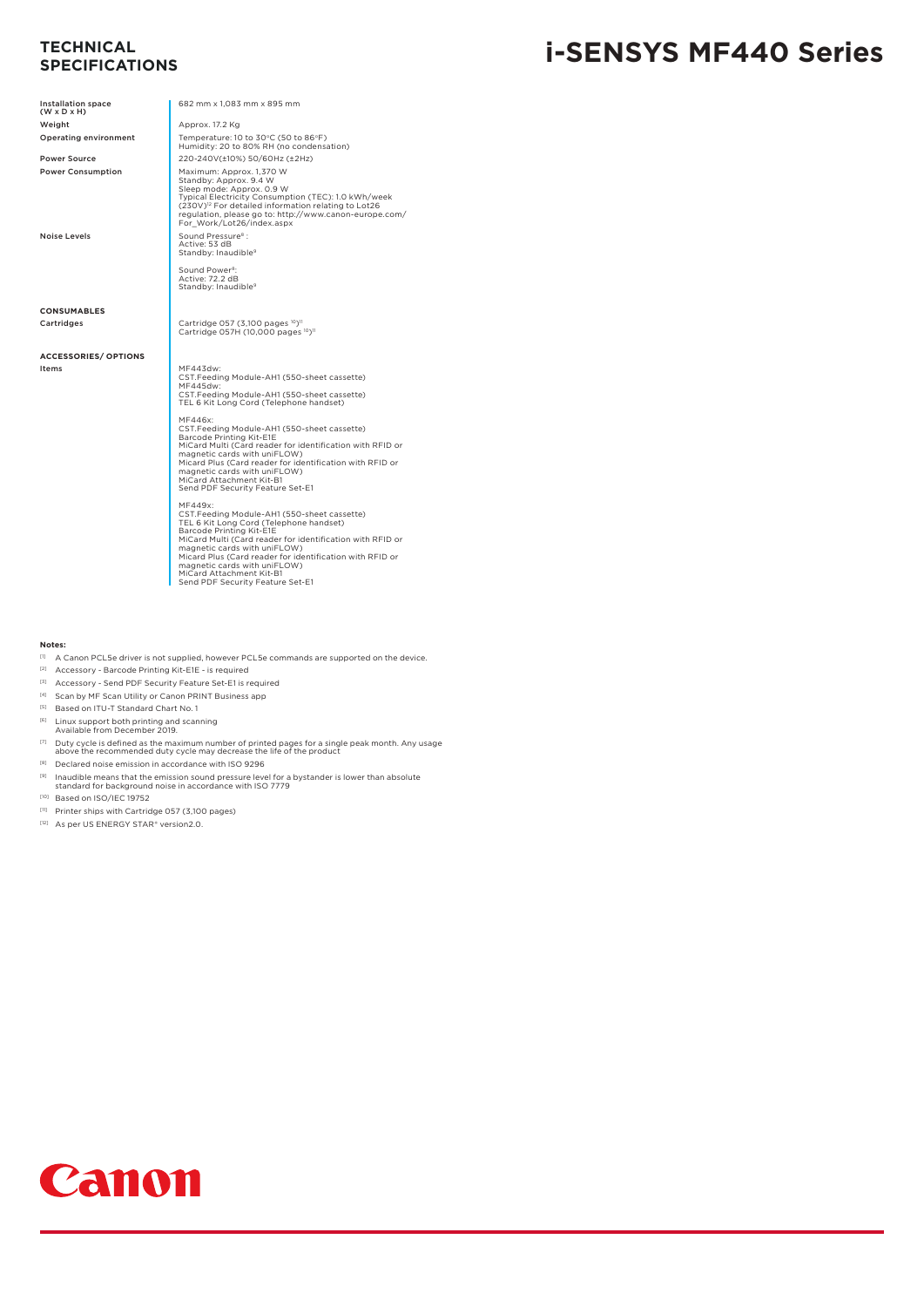## **FAST AND EFFICIENT MULTIFUNCTIONAL BLACK AND WHITE LASER PRINTERS**

**Get your small or medium-sized business up to speed with these compact and multifunctional black and white laser printers**



#### **PRODUCT DETAILS:**

| <b>PRODUCT NAME</b> | <b>Mercury Code</b> | <b>EAN Code</b> |
|---------------------|---------------------|-----------------|
| i-SENSYS MF443dw    | 3514C008AA          | 4549292133738   |
| i-SENSYS MF445dw    | 3514CO07AA          | 4549292133721   |
| i-SENSYS MF446x     | 3514C006AA          | 4549292133714   |
| i-SENSYS MF449x     | 3514C005AA          | 4549292133707   |

#### **ACCESSORIES:**

| <b>PRODUCT NAME</b>              | <b>Mercury Code</b> | <b>EAN Code</b>  |
|----------------------------------|---------------------|------------------|
| Cassette Feeding Module-AH1      | 0732A033AA          | 4549292092769    |
| Copy Card Reader-F1              | 4784B001AA          | 4960999679686    |
| Copy Card Reader Attachment-J1   | 5140B002AA          | 4549292027228    |
| Copy Control Interface Kit-C1    | 5145B001AA          | 4960999780269    |
| MiCard Attachment kit-B1         | 5146B002AA          | 4549292027235    |
| Barcode Printing Kit-E1E         | 5143B002AA          | N/A (e-delivery) |
| Send PDF Security Feature Set-E1 | 9594B002AA          | N/A (e-delivery) |
| Telephone 6 Kit EU (CW)          | 0752A054AA          | 4960999453910    |

#### **CONSUMABLES:**

| <b>PRODUCT NAME</b> | <b>Mercury Code</b> | <b>EAN Code</b> |
|---------------------|---------------------|-----------------|
| Cartridge 057       | 3009C002AA          | 4549292136258   |
| Cartridge 057 H     | 3010C002AA          | 4549292136289   |